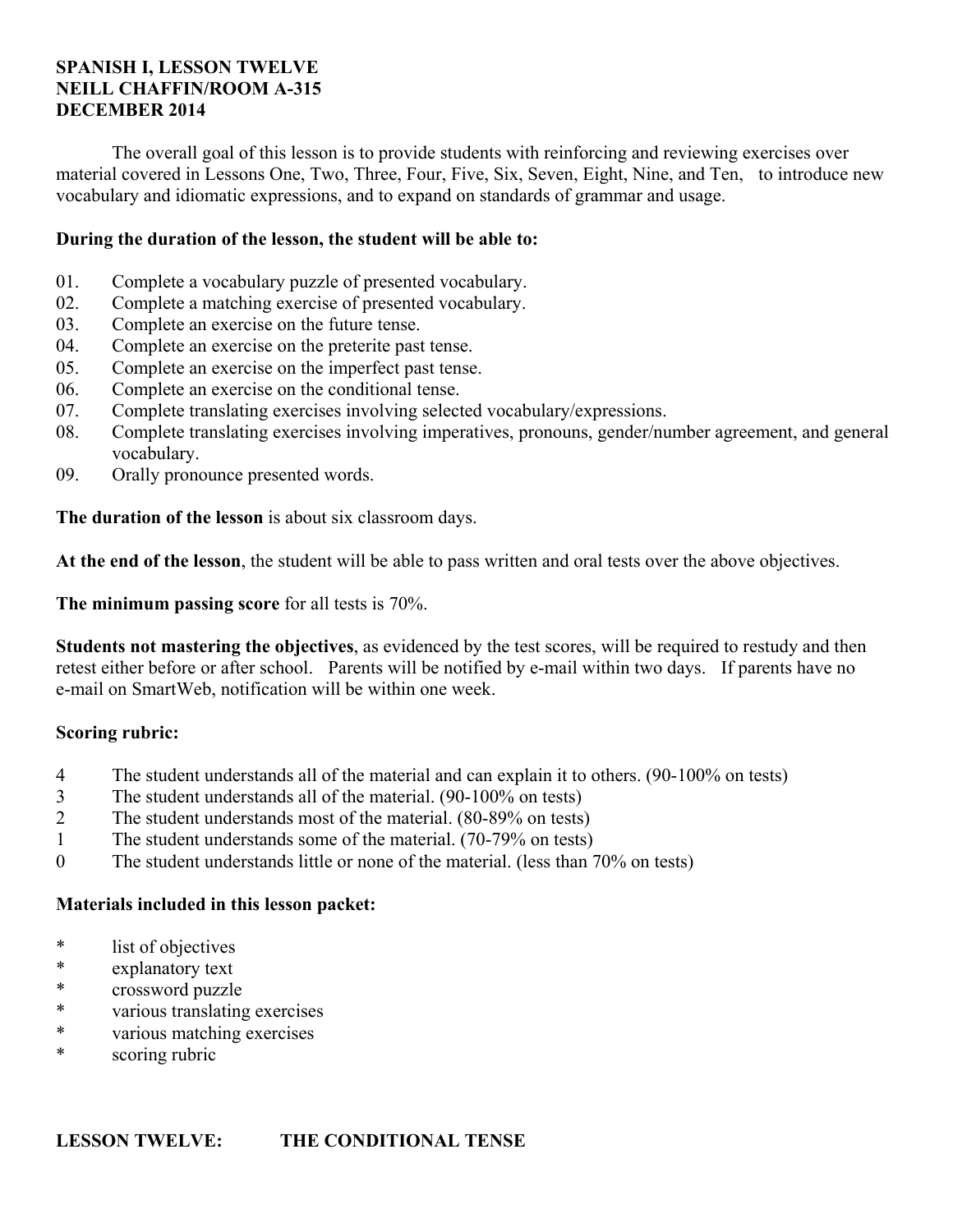To date you have learned the present, preterite, imperfect, and future tenses. Now we are going to look at the **conditional tense**. The conditional tense functions much the same as in English. It expresses what would or could happen if conditions allow. That is, it expresses what would or could (or would or could not) happen under certain conditions. It is also used, as in English, to politely express a want or desire. **In English the conditional is marked by use of the auxiliary verbs** *could, should, would, may, might, must,* **or** *can.* The inflectional endings in the conditional tense are: *ia, ias, ia, iamos, iais, ian*. They are added to the entire infinitive without dropping the AR/ER/IR endings. Here are some examples *in Spanish/English*:

| Yo irìa a la tienda.   | I would go to the store.                          | (but something is preventing it)                          |
|------------------------|---------------------------------------------------|-----------------------------------------------------------|
| Yo irìa a la tienda.   | I could go to the store.(but I might not want to) |                                                           |
| Yo irìa a la tienda.   | I should go to the store.                         | (but I might not fulfill that obligation)                 |
| Yo irìa a la tienda.   | I might go to the store.                          | (but, then again, $I$ might not)                          |
| Yo irìa a la tienda.   | I must go to the store.                           | (I have the obligation, but it's uncertain that $I$ will) |
| Yo irìa a la tienda.   | I can go to the store.                            | (I have the ability, but it is not certain that I will)   |
| Yo irìa a la tienda.   | I may go to the store.                            | (but, then again, $I$ might not)                          |
| Yo querrìa una bebida. | I would like a drink.                             | (I'm being polite in ordering something)                  |

 **Do not confuse the conditional with the imperfect when using the word "would".** *"I would go to the store if I had the time***" is action that occurs only under certain conditions and is thus conditional. "***When I was in California, I would go the beach every day***" is habitual or customary past action and thus imperfect past tense in Spanish.**

**The conditional is also used to replace the future tense in an** *indirect quotation* **when the verb in the narrative portion of the sentence is in the preterite rather than in the present:**

*Jorge me dijo que lo comprarìa mañana.*

Jorge told me that he would buy it tomorrow.

*Note that the main verb is in the preterite (dijo) and the verb in the indirect quote is in the conditional. Contrast this with:*

*Jorge me dice que lo comprarà mañana.* Jorge tells me that he will buy it tomorrow. *Note that the main verb is in the present (dice) and the verb in the indirect quote is in the future.*

**The conditional is also used in Spanish, but not in English, to express** *conjecture or probability in the past***. You will recall that the future tense is used in Spanish to express conjecture or probability in the present. Here are some examples of conjecture or probability** *in the past* **in the conditional tense:**

| $\Omega$ Quièn serìa en el pasillo?                                     | Who could it have been in the hallway?                     |  |
|-------------------------------------------------------------------------|------------------------------------------------------------|--|
| $\angle Q$ uè año serìa?                                                | What year could it have been?                              |  |
| Serìan las ocho cuando ellos llegaron.                                  | It must (could) have been eight o'clock when they arrived. |  |
| Note that these examples express conjecture or probability in the past. |                                                            |  |

**For all verbs,** *AR, ER, or IR***, the conditional tense is formed by adding inflectional endings to the entire infinitive without dropping the AR/ER/IR ending**, except for a few irregular verbs. Again, the inflectional endings in the conditional tense are: *ia, ias, ia, iamos, iais, ian*. Here are some examples:

|                 | <b>HABLAR</b> | <b>COMER</b> | <b>RECIBIR</b> | <b>LLEGAR</b> |
|-----------------|---------------|--------------|----------------|---------------|
| yo              | hablaria      | comeria      | recibiria      | llegaria      |
| tù              | hablarias     | comerias     | recibirias     | llegarias     |
| Ud./èl/ella     | hablaria      | comeria      | recibiria      | llegaria      |
| nosotros-as     | hablariamos   | comeriamos   | recibiriamos   | llegariamos   |
| vosotros-as     | hablariais    | comeriais    | recibiriais    | llegarias     |
| Uds/ellos/ellas | hablarian     | comerian     | recibirian     | llegarian     |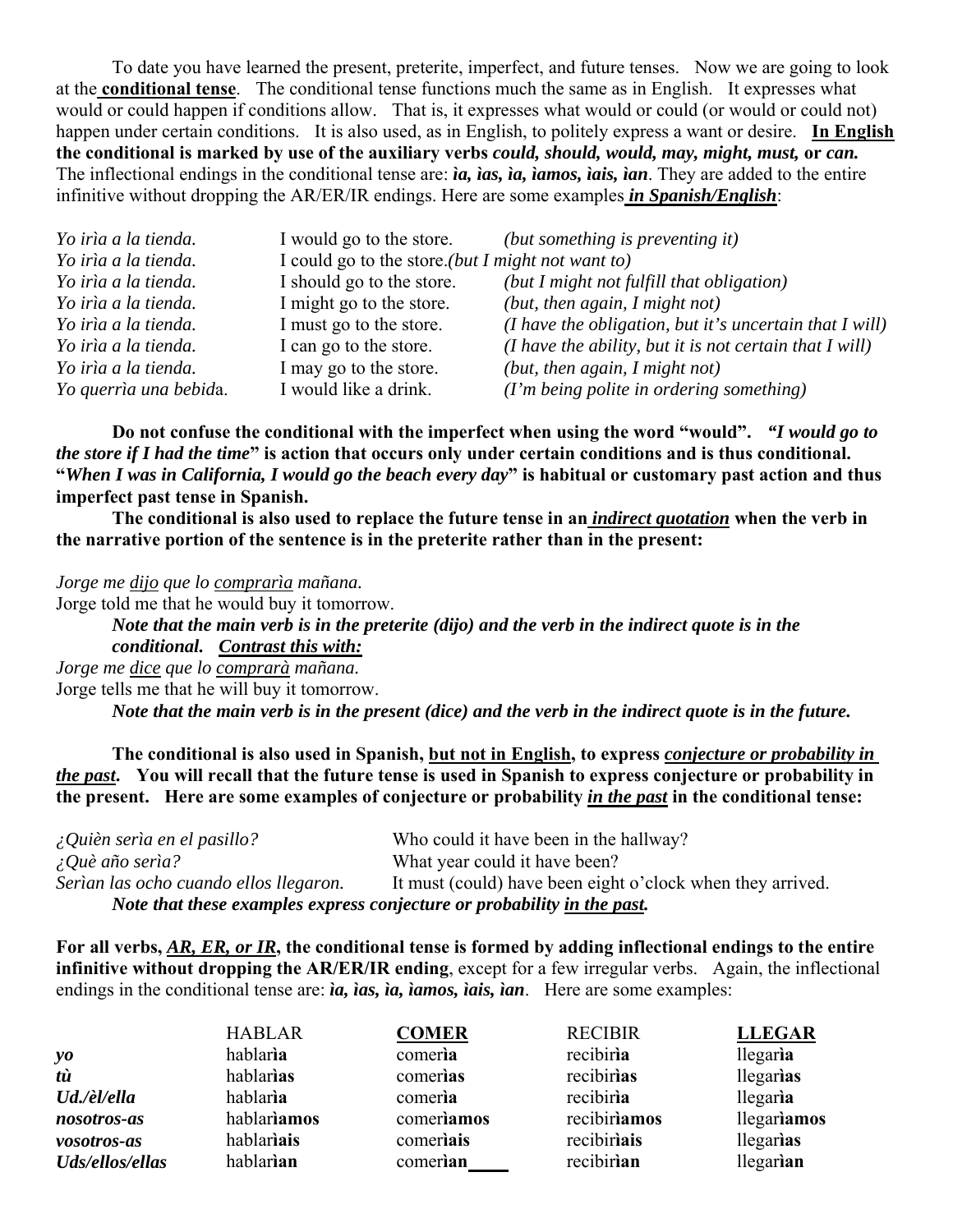**There are a few irregular verbs in the conditional. They are the same verbs that are irregular in the** *future tense***. You will notice that the irregularities are in the** *stem* **of the infinitive. Here are all of the irregular verbs in the conditional tense:**

#### **TENER**

yo ten**drìa** tù ten**drìas** Ud./èl/ella ten**drìa** nosotros-as ten**drìamos** vosotros-as ten**drìais** Uds./ellos/ellas ten**drìan** *Note that the "e" in the infinitive ending is replaced by "d". Other infinitives ending in "-tener" are conjugated the same: mantener, sostener, obtener,* 

# **PONER**

*etc.*

| yo               | pondria                                                |
|------------------|--------------------------------------------------------|
| tù               | pondrias                                               |
| Ud./èl/ella      | pondria                                                |
| nosotros-as      | pondriamos                                             |
| vosotros-as      | pondriais                                              |
| Uds./ellos/ellas | pondrian                                               |
|                  | Note that the "e" in the infinitive ending is replaced |

*by "d".*

*Other infinitives ending in "-poner" are conjugated the same: disponer, posponer, anteponer, etc.*

#### **VENIR**

| yo               | vendria                                                    |
|------------------|------------------------------------------------------------|
| tù               | vendrias                                                   |
| Ud./èl/ella      | vendria                                                    |
| nosotros-as      | vendriamos                                                 |
| vosotros-as      | vendriais                                                  |
| Uds./ellos/ellas | vendrian                                                   |
|                  | Note that the " $e$ " in the infinitive ending is replaced |
| by " $d$ ".      |                                                            |
|                  | Other infinitives ending in "-venir" are conjugated        |
|                  | the same: provenir, advenir, sobrevenir, etc.              |

#### **SABER**

| yo               | sabria                                                 |
|------------------|--------------------------------------------------------|
| tù               | sabrias                                                |
| Ud./èl/ella      | sabria                                                 |
| nosotros-as      | sabriamos                                              |
| vosotros-as      | sabriais                                               |
| Uds./ellos/ellas | sabrian                                                |
|                  | Note that the "e" in the infinitive ending is omitted. |

#### **HACER**

yo ha**rìa**

| tù               | harias                                           |
|------------------|--------------------------------------------------|
| Ud./èl/ella      | harìa                                            |
| nosotros-as      | hariamos                                         |
| vosotros-as      | hariais                                          |
| Uds./ellos/ellas | harian                                           |
|                  | Note that the "c" in the stem and the "e" in the |

*infinitive ending is omitted.*

#### **PODER**

| yo               | podrìa                                                     |
|------------------|------------------------------------------------------------|
| tù               | podrias                                                    |
| Ud./èl/ella      | podrìa                                                     |
| nosotros-as      | podriamos                                                  |
| vosotros-as      | podriais                                                   |
| Uds./ellos/ellas | podrian                                                    |
|                  | Note that the " $e$ " in the infinitive ending is omitted. |

## **CABER**

| yo               | cabria                                                 |
|------------------|--------------------------------------------------------|
| tù               | cabrias                                                |
| Ud./èl/ella      | cabria                                                 |
| nosotros-as      | cabriamos                                              |
| vosotros-as      | cabriais                                               |
| Uds./ellos/ellas | cabrian                                                |
|                  | Note that the "e" in the infinitive ending is omitted. |

## **DECIR**

| diria                                              |
|----------------------------------------------------|
| dirias                                             |
| diria                                              |
| diriamos                                           |
| dirias                                             |
| dirian                                             |
| Note that the "c" in the stem and the "i" in the   |
| infinitive ending is omitted. Note the stem change |
|                                                    |
|                                                    |

#### **SALIR**

| yo               | saldria    |
|------------------|------------|
| tù               | saldrias   |
| Ud./èl/ella      | saldria    |
| nosotros-as      | saldriamos |
| vosotros-as      | saldriais  |
| Uds./ellos/ellas | saldrian   |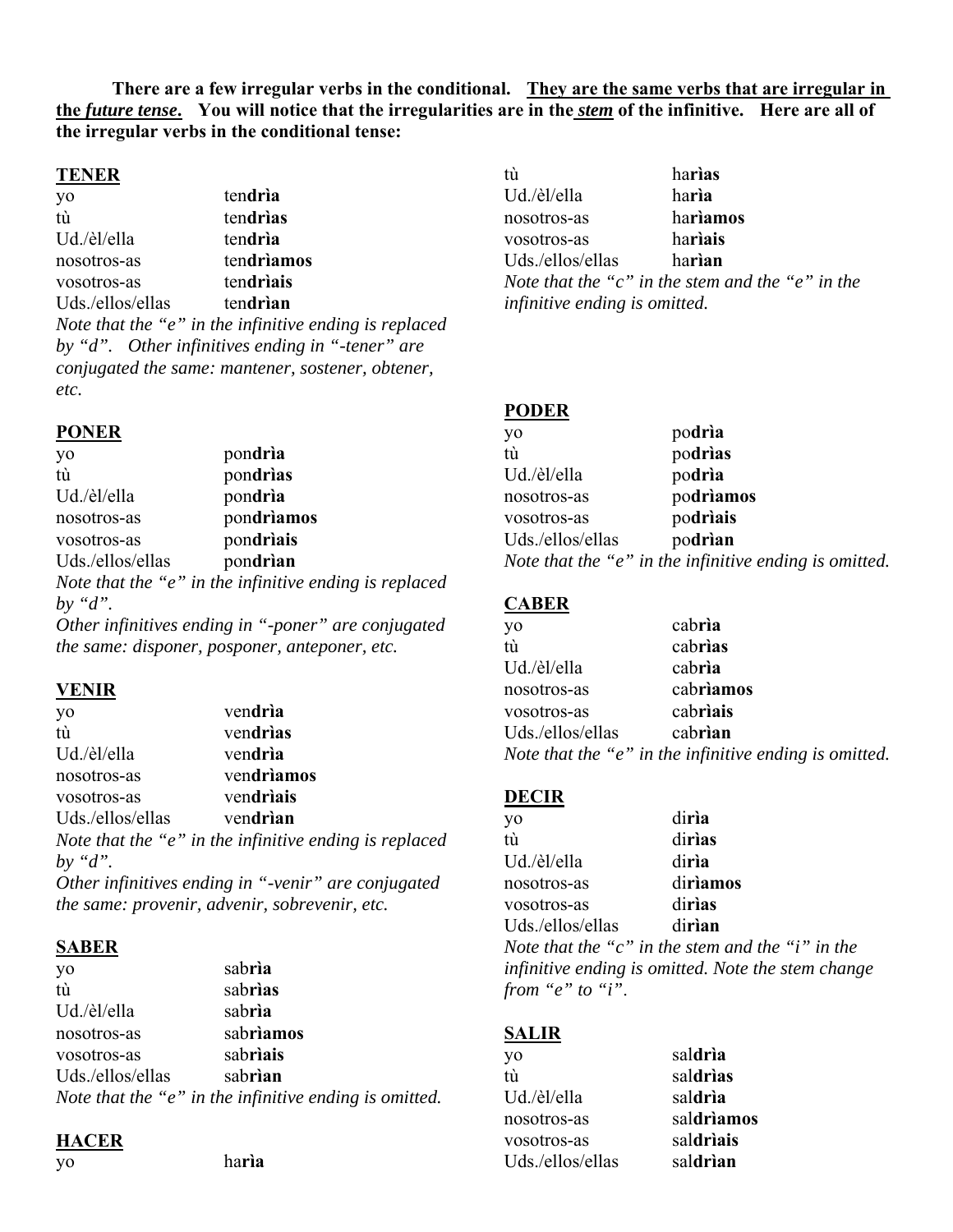*Note that the "i" in the infinitive ending is replaced by "d".*

# **HABER**

| yo               | habria                                                 |
|------------------|--------------------------------------------------------|
| tù               | habrias                                                |
| Ud./èl/ella      | habria                                                 |
| nosotros-as      | habriamos                                              |
| vosotros-as      | habriais                                               |
| Uds./ellos/ellas | habrian                                                |
|                  | Note that the "e" in the infinitive ending is omitted. |
|                  |                                                        |

# **QUERER**

| yo               | querria    |
|------------------|------------|
| tù               | querrias   |
| Ud./èl/ella      | querria    |
| nosotros-as      | querriamos |
| vosotros-as      | querriais  |
| Uds./ellos/ellas | querrian   |

*Note that the "e" in the infinitive ending is omitted; this has the effect of doubling the "r".*

**Here are some sample conjugations of verbs you have learned to date, in the present, preterite, imperfect, future, and conditional:**

| <b>PRESENT</b> | <b>PRETERITE</b> | <b>IMPERFECT</b> | <b>FUTURE</b> | <b>CONDITIONAL</b> |
|----------------|------------------|------------------|---------------|--------------------|
| hablar         | hablar           | hablar           | hablar        | hablar             |
| hablo          | hablè            | hablaba          | hablarè       | hablaria           |
| hablas         | hablaste         | hablabas         | hablaràs      | hablarias          |
| habla          | hablò            | hablaba          | hablarà       | hablarìa           |
| hablamos       | hablamos         | hablàbamos       | hablaremos    | hablariamos        |
| hablàis        | hablasteis       | hablabais        | hablarèis     | hablariais         |
| hablan         | hablaron         | hablaban         | hablaràn      | hablarìan          |
| decir          | decir            | <u>decir</u>     | <u>decir</u>  | decir              |
| digo           | dije             | decìa            | dirè          | diria              |
| dices          | dijiste          | declas           | diràs         | dirias             |
| dice           | dijo             | decìa            | dirà          | dirìa              |
| decimos        | dijimos          | declamos         | diremos       | diriamos           |
| decis          | dijisteis        | declais          | dirèis        | diriais            |
| dicen          | dijeron          | decìan           | diràn         | dirìan             |
| recibir        | recibir          | recibir          | recibir       | recibir            |
| recibo         | recibì           | recibìa          | recibirè      | recibirìa          |
| recibes        | recibiste        | recibias         | recibiràs     | recibirìàs         |
| recibe         | recibiò          | recibia          | recibirà      | recibirìà          |
| recibimos      | recibimos        | recibiamos       | recibiremos   | recibiriamos       |
| recibis        | recibisteis      | recibiais        | recibirèis    | recibiriais        |
| reciben        | recibieron       | recibian         | recibiràn     | recibirìan         |
| cerrar         | cerrar           | cerrar           | cerrar        | cerrar             |
| cierro         | cerrè            | cerraba          | cerrarè       | cerraria           |
| cierras        | cerraste         | cerrabas         | cerraràs      | cerrariàs          |
| cierra         | cerrò            | cerraba          | cerrarà       | cerraria           |
| cerramos       | cerramos         | cerràbamos       | cerraremos    | cerrariamos        |
| cerràis        | cerrasteis       | cerrabais        | cerrarèis     | cerrariais         |
| cierran        | cerraron         | cerraban         | cerraràn      | cerrarian          |
| caer           | caer             | caer             | caer          | caer               |
| caigo          | caì              | caia             | caerè         | caeria             |
| caes           | caiste           | caìas            | caeràs        | caerias            |
| cae            | cayò             | caìa             | caerà         | caerià             |
| caemos         | caimos           | calamos          | caeremos      | caeriamos          |
| caèis          | caisteis         | caìais           | caerèis       | caeriais           |
| caen           | cayeron          | caìan            | caeràn        | caerian            |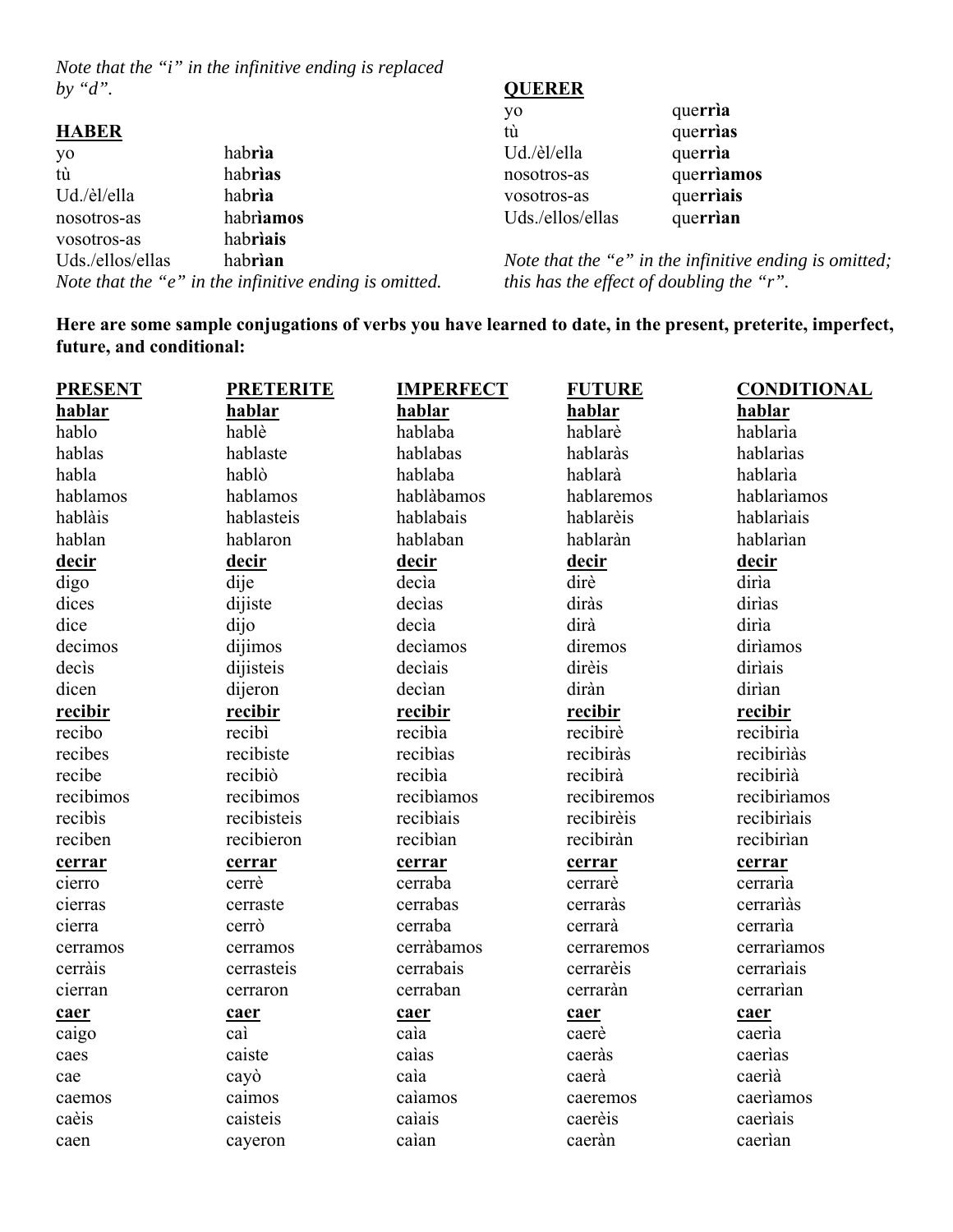# **Here are some sentences in each verb tense:**

# **Yo hablo con mi hijo por telèfono.**

(I talk with my son by telephone.) *(present/habitual present action: present tense)* **Yo hablè con mi hijo por telefono.** (I talked with my son by telephone.) *(on a specific past occasion: preterite tense)* **Yo hablaba con mi hijo por telèfono.** (I would/used to talk with my son by telephone.) *(habitual/customary past action: imperfect)*

# **Yo hablarè con mi hijo por telèfono.**

(I shall talk with my son by telephone.) *(a future action: future tense)* **Yo hablarìa con mi hijo por telèfono.**

(I would/could/should talk with my son by telephone.) *(if conditions allow: conditional tense)*

# **LESSON TWELVE: TRANSLATION/THE CONDITIONAL TENSE**

*Directions: Write the correct conditional form of the infinitive in parentheses to match the subject given. Then translate the phrase:*

| 01  | Mi tìa (conocer)        |                                    |
|-----|-------------------------|------------------------------------|
|     | conocería               | Un bisabuelo (visitar)<br>13.      |
|     | My aunt would know      |                                    |
| 02. | El cocinero (cocer)     |                                    |
|     |                         | 14.<br>El conductor (manejar)      |
| 03. | Este sacerdote (creer)  | 15.                                |
|     |                         | Los pasejeros (abordar)            |
| 04. | El dueño (vender)       |                                    |
|     |                         | Los aviònes (aterrizar)<br>16.     |
| 05. | Los consejeros (hablar) |                                    |
|     |                         | 17.<br>La araña (subir)            |
| 06. | La mèdica (preguntar)   |                                    |
|     |                         | 18.<br>Estos caballos (correr)     |
| 07. | Esos perros (ladrar)    |                                    |
|     |                         | 19.<br>Una hermana (gritar)        |
| 08. | Las criadas (limpiar)   |                                    |
|     |                         | 20.<br>La lluvia (caer)            |
| 09. | La cajera (anadir)      |                                    |
|     |                         | 21.<br>El carpintero (serrar)      |
| 10. | Las maestras (ensenar)  |                                    |
|     |                         | 22.<br>Nuestro papà (pintar)       |
| 11. | El abogado (pensar)     |                                    |
|     |                         | 23.<br>Unos estudiantes (escribir) |
| 12. | Las enfermeras (saber)  |                                    |
|     |                         | 24.<br>Unas casas (quemar)         |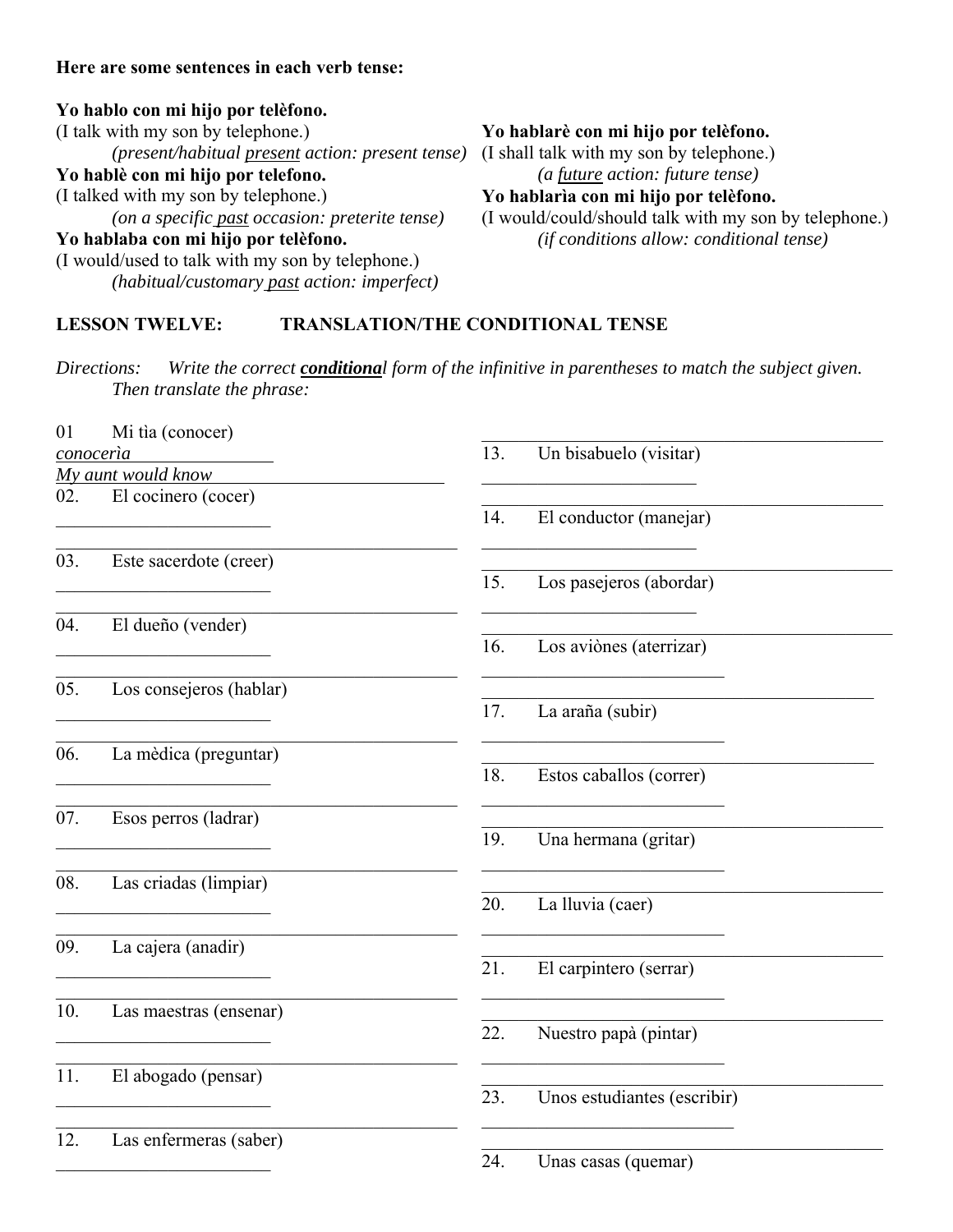| 25. | Esas parillas (fumar)     | El gato (susurrar)<br>28.             |
|-----|---------------------------|---------------------------------------|
|     |                           |                                       |
| 26. | La mosca (volar)          | Esos pàjaros (cantar)<br>29.          |
| 27. | Unas señoritas (bailar)   | Los perros (rascar)<br>30.            |
| 31. | El banquero (contar)      | La boquilla (gotear)<br>41.           |
| 32. | El telèfono (sonar)       | 42.<br>La sierra de cadena (grunir)   |
| 33. | Una chica (dormir)        | Unos carpinteros (construir)<br>43.   |
| 34. | Mis hijos (trabajar)      | 44.<br>Mis abuelos (cavar)            |
| 35. | Las estrellas (brillar)   | 45.<br>Nuestros hermanos (ensuciarse) |
| 36. | Unos pollos (estar)       | Las libèlulas (venir)<br>46.          |
| 37. | Esos bomberos (enaguazar) | 47.<br>Esos mozos (ver)               |
| 38. | El primo (desear)         | Unos mecànicos (reparar)<br>48.       |
| 39. | Tus nietas (comparar)     | Las abejas (hacer)<br>49.             |
| 40. | Los camiònes (alcanzar)   | El cèsped (cubrir)<br>50.             |
|     |                           |                                       |

#### **LESSON TWELVE:** TRANSLATION/THE PRETERITE TENSE

Write the correct **preterite** form of the infinitive in parentheses to match the subject given. Directions: Then translate the phrase:

| 01.<br>El portòn (cerrar) |                            |
|---------------------------|----------------------------|
| cerro                     | 03.<br>La puerta (abrir)   |
| The gate closed           |                            |
| 02. La tuza (cavar)       |                            |
|                           | Ese hombre (sufrir)<br>04. |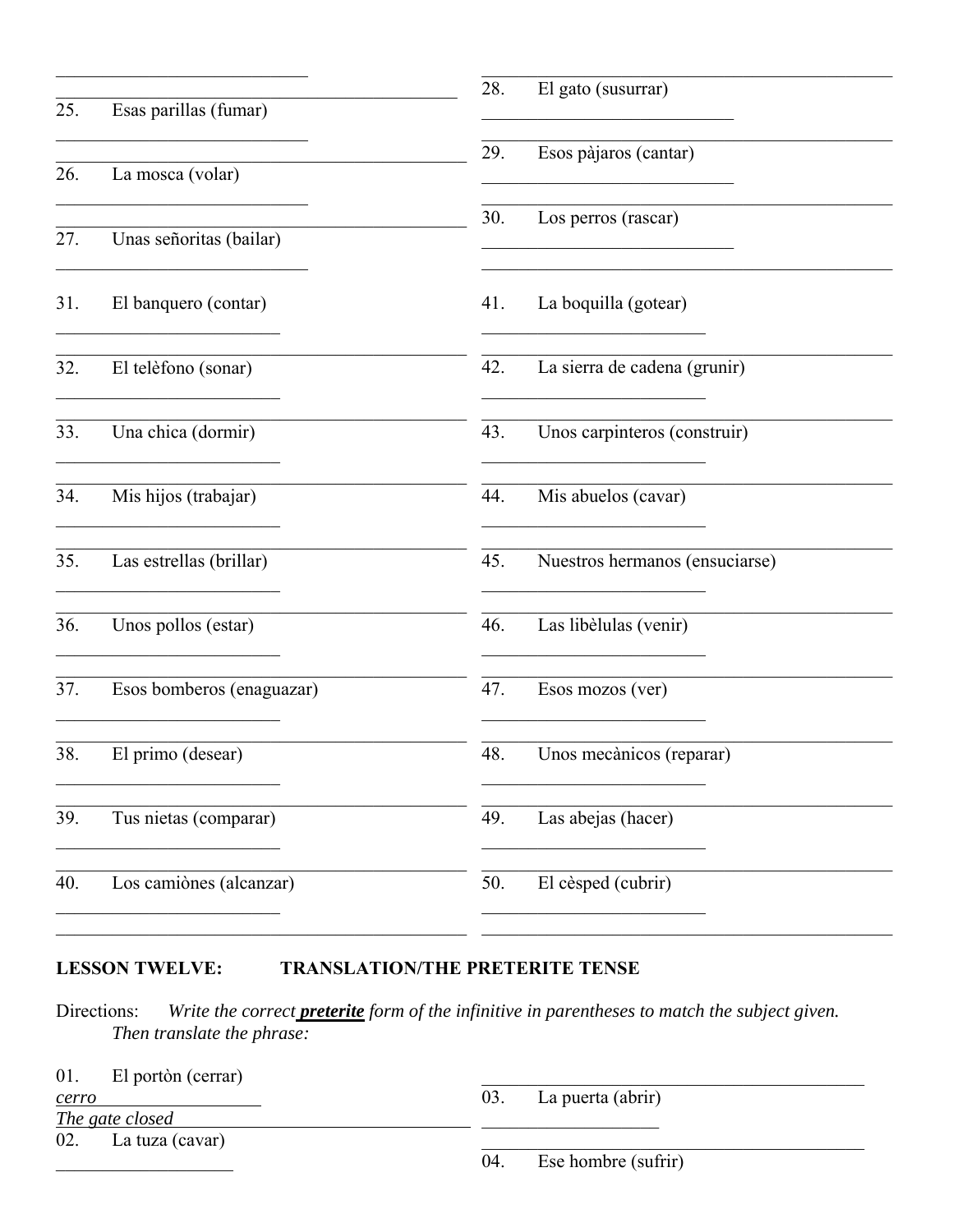| Mamà (enojarse)<br><b>Contract Contract Contract</b><br>Mi hermano (despedirse) | 08.                                                                                                      | Tu papà (hacer)                                                                                                                               |
|---------------------------------------------------------------------------------|----------------------------------------------------------------------------------------------------------|-----------------------------------------------------------------------------------------------------------------------------------------------|
|                                                                                 |                                                                                                          | <u> 1989 - Johann Stone, markin</u>                                                                                                           |
|                                                                                 |                                                                                                          |                                                                                                                                               |
| Los estudiantes (acudir)                                                        | 22.                                                                                                      | Las señoras (comer)                                                                                                                           |
| Nuestros nietos (acercarse)                                                     | 23.                                                                                                      | Unos señores (pagar)                                                                                                                          |
| Esta señorita (agarrar)                                                         | 24.                                                                                                      | Mis amigos (ser)                                                                                                                              |
| Yo (acostumbrarse)                                                              | 25.                                                                                                      | Las muchachas (ir)                                                                                                                            |
| Tù (asegurar)                                                                   | 26.                                                                                                      | Los cuchillos (cortar)                                                                                                                        |
| Las muchachas (decir)                                                           | 27.                                                                                                      | Los perros (vomitar)<br><u> 1990 - Johann Barnett, martin a</u>                                                                               |
| Los carpinteros (medir)                                                         | 28.                                                                                                      | Esas niñas (salir)                                                                                                                            |
| Las mujeres (pedir)                                                             | 29.                                                                                                      | Un telèfono (sonar)                                                                                                                           |
| Ese àrbol (caer)                                                                | 30.                                                                                                      | Los despertadores (tocar)                                                                                                                     |
| Yo (estar)                                                                      | 31.                                                                                                      | El profesor (levantarse)                                                                                                                      |
| Mi papà (escardar)                                                              | 32.                                                                                                      | Las señoritas (irse)                                                                                                                          |
| Las parras (crecer)                                                             | 33.                                                                                                      | El aspersorio (regar)<br><u> 1980 - Johann Barbara, martin din shekara 1980 - Amerikaan kalendari dhe shekara 1980 - Amerikaan kalendari </u> |
| Tu mamà (cosechar)                                                              |                                                                                                          |                                                                                                                                               |
|                                                                                 | <u> 1980 - Johann Stoff, fransk politik (d. 1980)</u><br><u> 1990 - Johann Barnett, fransk politiker</u> |                                                                                                                                               |

LESSON TWELVE: TRANSLATION/THE IMPERFECT TENSE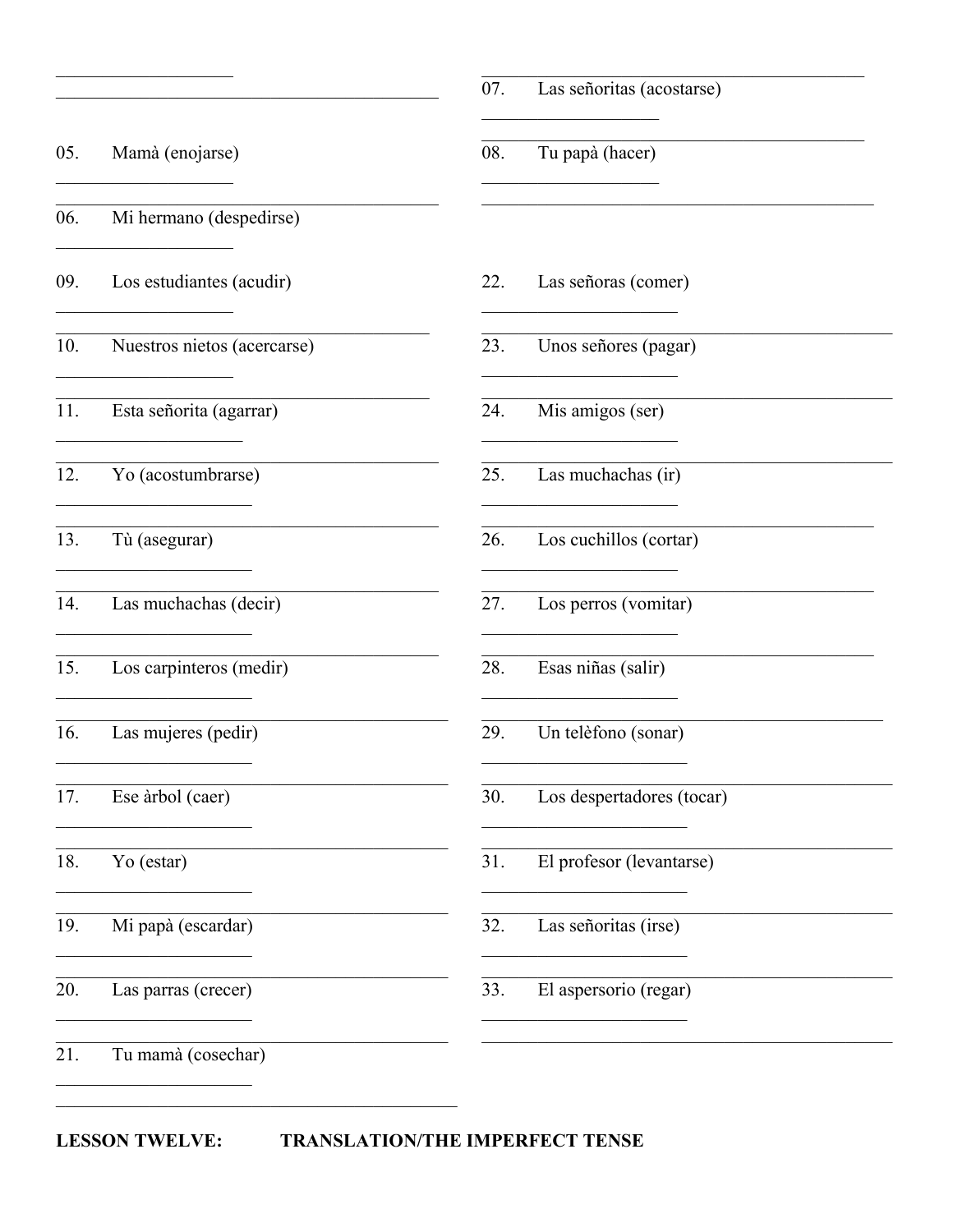Directions: Write the correct **imperfect** form of the infinitive in parentheses to match the subject given.<br>Then translate the phrase:

| Un aviòn (despegar)<br>01.<br>despegaba |                                                                           | 02. | La señorita (despertarse)                                               |
|-----------------------------------------|---------------------------------------------------------------------------|-----|-------------------------------------------------------------------------|
|                                         | An airplane took off                                                      |     | the control of the control of the control of                            |
| 03.                                     | El pescado (apestar)                                                      |     |                                                                         |
| 04.                                     | Esos ratònes (escaparse)                                                  | 18. | El sol (ponerse)                                                        |
| 05.                                     | Nuestros estudiantes (saber)                                              | 19. | Los policias (gritar)                                                   |
| 06.                                     | Las señoras (conversar)                                                   | 20. | Las llantas (desinflarse)                                               |
| 07.                                     | Una culebra (aparecerse)<br><u> 1990 - Johann Barbara, martxa al</u>      | 21. | Esos mercantes (vender)                                                 |
| 08.                                     | El nieve (caer)                                                           | 22. | Aquellos pàjaros (limpiarse)                                            |
| 09.                                     | Los vasos (romperse)<br><u> 1989 - Johann John Stone, mars eta bainar</u> | 23. | El portero (lavar)                                                      |
| 10.                                     | Los dias (pasar)                                                          | 24. | <u> 1950 - Johann John Stone, martin de Brasil</u><br>Mi abuela (decir) |
| 11.                                     | El hombre (agarrar)                                                       | 25. | La profesora (leer)                                                     |
| 12.                                     | Las muchachas (sacar)                                                     | 26. | El mozo (traer)                                                         |
| 13.                                     | Ese niño (ponerse)                                                        | 27. | Unos caballos (correr)                                                  |
| 14.                                     | Tu nariz (gotear)                                                         | 28. | La dueña (enojarse)                                                     |
| 15.                                     | Mis uñas (inflamarse)                                                     | 29. | Los huèspedes (salir)                                                   |
| 16.                                     | Muchas hijas (cepillarse)                                                 | 30. | Nosotros (estar)                                                        |
| 17.                                     | Los conejos (cavar)                                                       |     |                                                                         |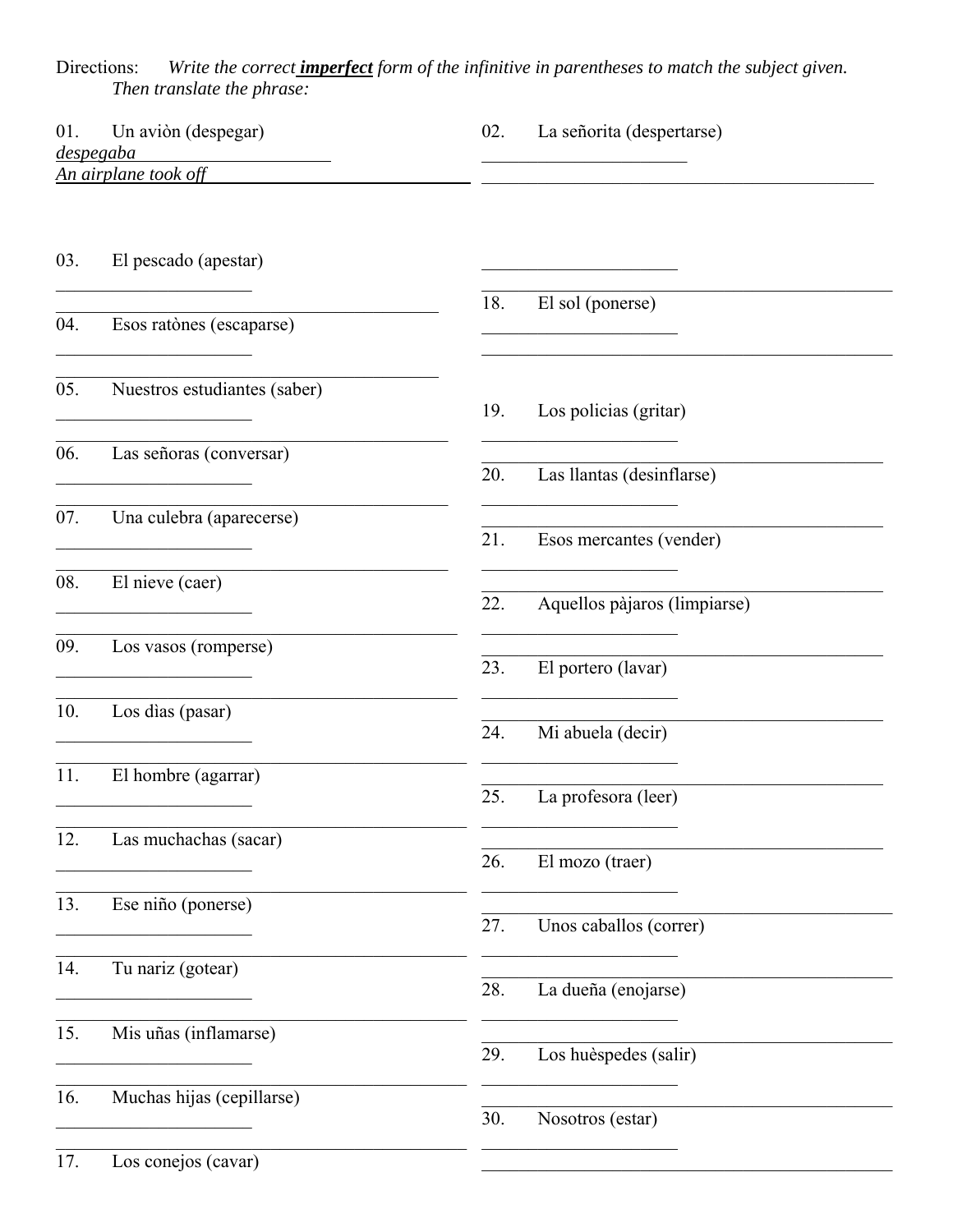$\overline{33}$ . Las enfermeras (tener)

#### $\overline{32.}$ Estos camiònes (llegar)

#### **LESSON TWELVE: TRANSLATION/FUTURE TENSE**

Write the correct *future* form of the infinitive in parentheses to match the subject given. Directions: Then translate the phrase:

| 01.      | Las malezas (crecer)      |                                                                                                                                                                                                                                      |
|----------|---------------------------|--------------------------------------------------------------------------------------------------------------------------------------------------------------------------------------------------------------------------------------|
| creceràn |                           | 15.<br>Ese hombre (atrapar)                                                                                                                                                                                                          |
|          | The weeds will grow.      |                                                                                                                                                                                                                                      |
|          | 02. Los perros (rascarse) |                                                                                                                                                                                                                                      |
|          |                           | 16.<br>El señor (casarse)                                                                                                                                                                                                            |
|          |                           |                                                                                                                                                                                                                                      |
| 03.      | Mis huèspedes (llegar)    |                                                                                                                                                                                                                                      |
|          |                           | 17.<br>Los jòvenes (alquilar)                                                                                                                                                                                                        |
|          |                           |                                                                                                                                                                                                                                      |
| 04.      | Las condiciònes (cambiar) |                                                                                                                                                                                                                                      |
|          |                           | 18.<br>Yo (acordarse)                                                                                                                                                                                                                |
| 05.      | El motor (gruñir)         |                                                                                                                                                                                                                                      |
|          |                           | 19.<br>Ellos (desear)                                                                                                                                                                                                                |
|          |                           |                                                                                                                                                                                                                                      |
| 06.      | Mi espalda (dolerse)      |                                                                                                                                                                                                                                      |
|          |                           | Los pasajeros (desebarcar)<br>20.                                                                                                                                                                                                    |
|          |                           | <u> 1989 - Jan Stein Stein Stein Stein Stein Stein Stein Stein Stein Stein Stein Stein Stein Stein Stein Stein Stein Stein Stein Stein Stein Stein Stein Stein Stein Stein Stein Stein Stein Stein Stein Stein Stein Stein Stein</u> |
| 07.      | El reloj (dar) la hora.   |                                                                                                                                                                                                                                      |
|          |                           | 21.<br>El concreto (durar)                                                                                                                                                                                                           |
|          |                           |                                                                                                                                                                                                                                      |
| 08.      | Este despertador (sonar)  |                                                                                                                                                                                                                                      |
|          |                           | 22.<br>La artista (crear)                                                                                                                                                                                                            |
| 09.      | Los telèfonos (sonar)     |                                                                                                                                                                                                                                      |
|          |                           | El abogado (consultar)<br>23.                                                                                                                                                                                                        |
|          |                           |                                                                                                                                                                                                                                      |
| 10.      | La recortadora (cortar)   |                                                                                                                                                                                                                                      |
|          |                           | 24.<br>Tu mamà (confortar)                                                                                                                                                                                                           |
|          |                           |                                                                                                                                                                                                                                      |
| 11.      | Esos cajeros (contar)     |                                                                                                                                                                                                                                      |
|          |                           | Las profesoras (dejar)<br>25.                                                                                                                                                                                                        |
|          |                           |                                                                                                                                                                                                                                      |
| 12.      | El sacerdote (anunciar)   |                                                                                                                                                                                                                                      |
|          |                           | 26.<br>El hombre (abrochar)                                                                                                                                                                                                          |
|          |                           |                                                                                                                                                                                                                                      |
| 13.      | La muchacha (apetecer)    | Los turistas (caminar)<br>27.                                                                                                                                                                                                        |
|          |                           |                                                                                                                                                                                                                                      |
| 14.      | El gerente (adivinar)     |                                                                                                                                                                                                                                      |
|          |                           | 28.<br>Mi familia (cenar)                                                                                                                                                                                                            |
|          |                           |                                                                                                                                                                                                                                      |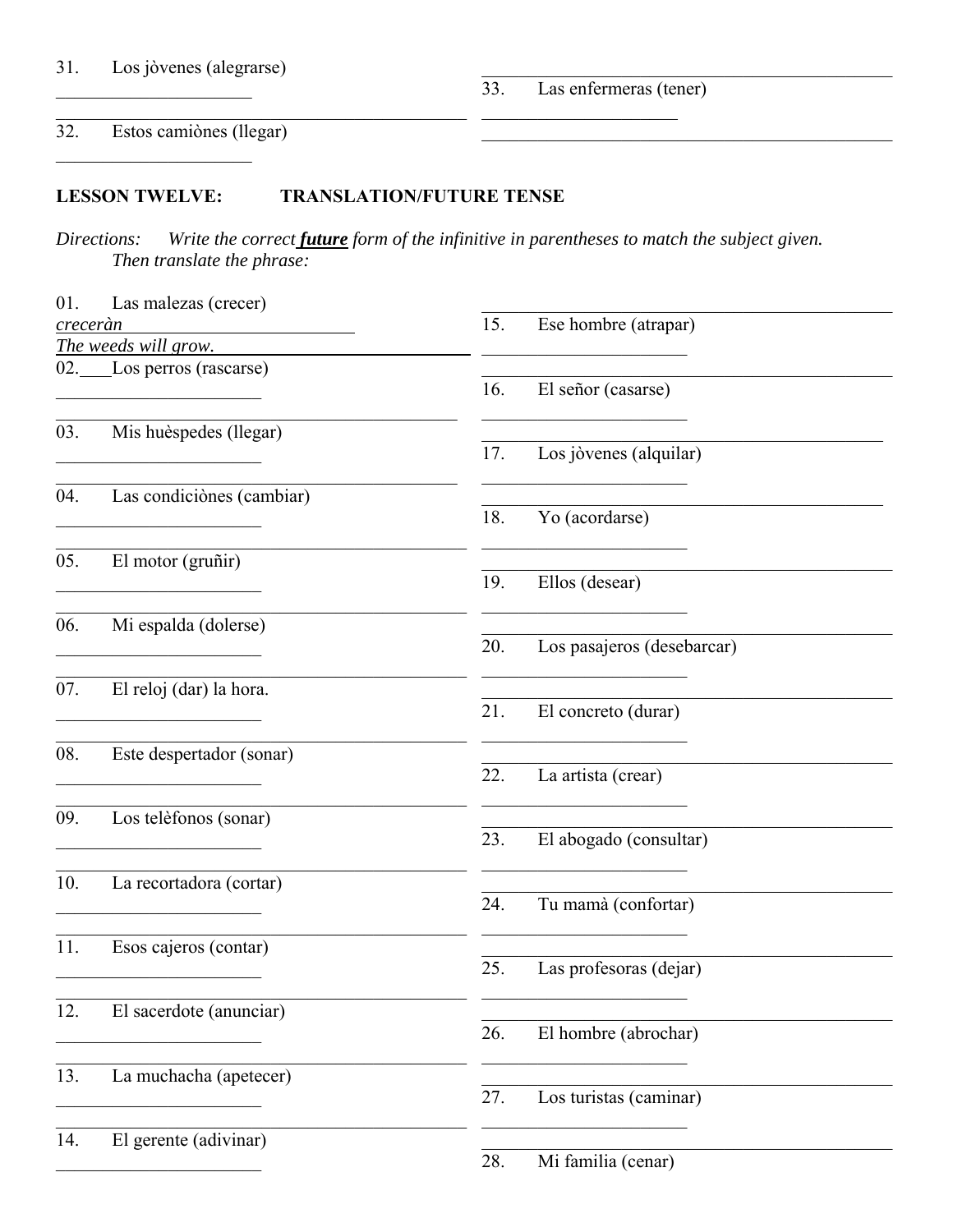# **LESSON TWELVE: TRANSLATION/GENDER AND NUMBER AGREEMENT**

*Directions: Add the appropriate ending to the modifier. Then translate the phrase.* 

| 01. | La pierna rot $a$       | 22. | El pecho anch              |
|-----|-------------------------|-----|----------------------------|
|     | The broken leg          |     |                            |
| 02. | Los camarònes podrid    | 23. | El culo gord               |
| 03. | Tus pies apestad_       | 24. | La chica delgad            |
| 04. | Las azadas suci         | 25. | Ese portòn estrech         |
| 05. | Las palas perdid        | 26. | Veinte pescados malodoros  |
| 06. | Los raices cortad       | 27. | Unos pimientos calient     |
| 07. | Los arbustos frondos    | 28. | Tu pelo grasient           |
| 08. | Esos setos alt          | 29. | La muchacha delgad         |
| 09. | Unas hojas sec          |     |                            |
| 10. | La manguera gotead      | 30. | Tres hombres flac          |
|     |                         | 31. | Trescientos perros fe      |
| 11. | El tallo grues          | 32. | Las empenadas crud         |
| 12. | Nuestro horno calient   |     |                            |
| 13. | El cortacèsped ruidos   | 33. | La lecciòn aburrid         |
|     |                         | 34. | Esa señora altiv           |
| 14. | Esa araña peligros      | 35. | Los gerentes adinerad      |
| 15. | Tu jardin grand         |     |                            |
| 16. | Mis brazos dèbil        | 36. | El pulgar suci             |
|     |                         | 37  | Nuestras gargantas doloros |
| 17. | Las ventanas suci       | 38. | Un techo gotead            |
| 18. | Las rosas hermos        |     |                            |
| 19. | Unas avispas perturband | 39. | La sierra afilad           |
|     |                         | 40. | Las bocas abiert           |
| 20. | Las faldas arrancad     | 41. | Los ojos azul              |
| 21. | Los dientes amarill     |     |                            |
|     |                         | 42. | El piel quemad_            |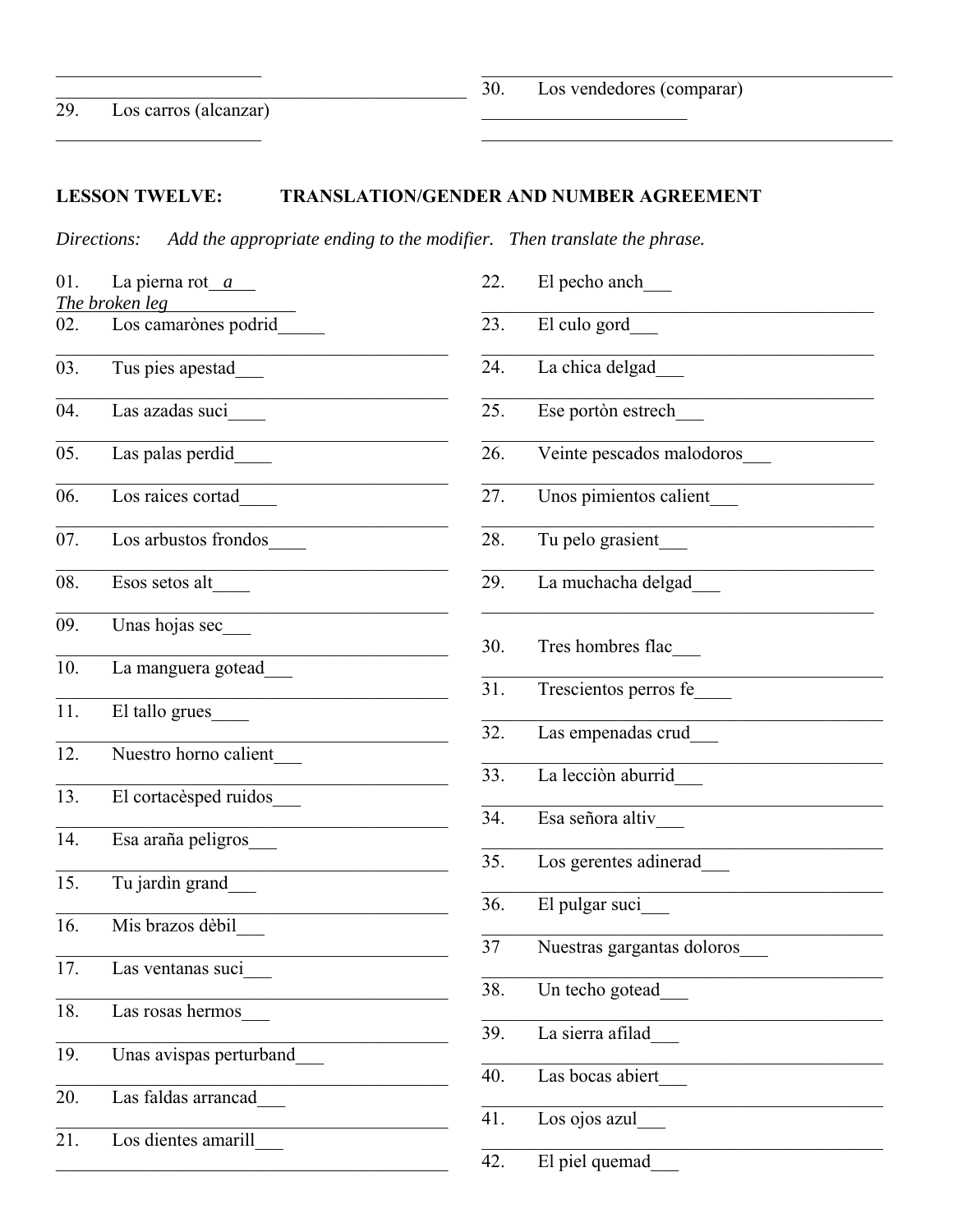| 43. | Mi vientre gord           |
|-----|---------------------------|
| 44. | Los dedos larg            |
| 45. | Doce chicas rubi          |
| 46. | Unas paredes blanc        |
| 47. | El banquero agarrad       |
| 48. | Mi bigote grand           |
| 49. | El trabajo acabad         |
| 50. | Los lagos abismal         |
| 59. | Esas caras fe             |
| 60. | La chica afectuos         |
| 61. | El politico afamad_       |
| 62. | Esos cuchillos afilad     |
| 63. | La ciudad aislad          |
| 64. | Las respuestas acertad    |
| 65. | Unas criadas acomedid     |
| 66. | Los vecinos amigabl       |
| 67. | Esa cabra alocad          |
| 68. | El abogado astut          |
| 69. | La señorita amaros        |
| 70. | Ese hombre analfabet      |
| 71. | Las niñas alegr           |
| 72. | El cobertizo arreglad     |
| 73. | Tu guardarropa desordenad |
| 74. | Las sàbanas suav          |
| 75. | El niño animad            |

| 51. | El gato abandonad           |
|-----|-----------------------------|
|     | 52. Los niños abatid        |
| 53. | La cardenal amoratad        |
| 54. | Las cosas ardu              |
| 55. | Mis computadores anticuad   |
| 56. | La cena sabros              |
| 57. | La señorita avispad         |
| 58. | Cuatro bomberos apresurad   |
| 76. | Doscientos azulejos español |
| 77. | Los desayunos sabros        |

- $\overline{78.}$ Mis profesores aplicad\_
- $\overline{79.}$ Las respuestas apropiad\_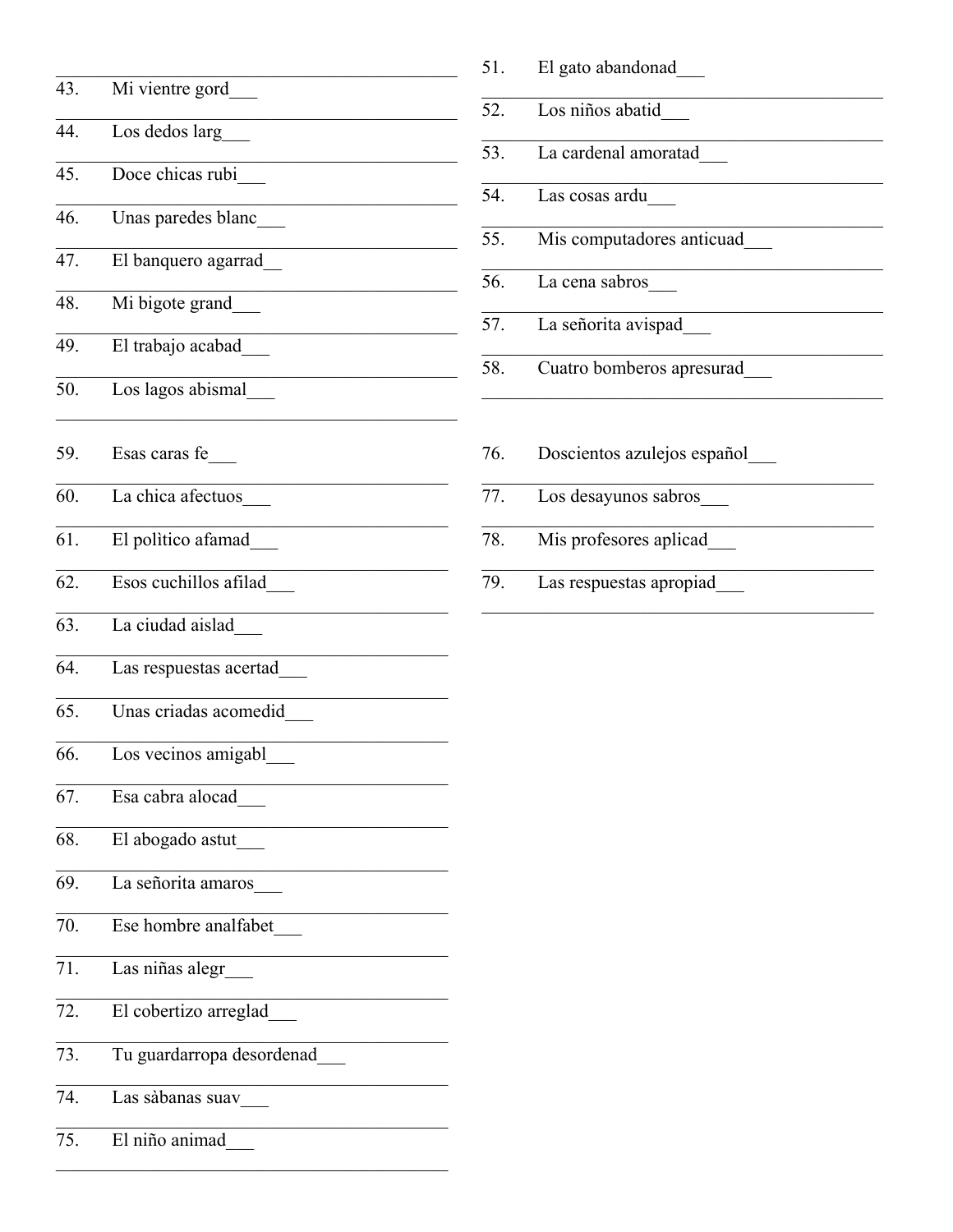| 80. | Dos zapatos negr          | 91.  | Esas làmparas luminos |
|-----|---------------------------|------|-----------------------|
| 81. | Unos calcetines malodoros | 92.  | Los làpices apuntad   |
| 82. | El tenedor argentin       | 93.  | Unas sierras embotad  |
| 83. | El plato dorad            | 94.  | Tres martillos pesad  |
| 84. | Los vasos vaci            | 95.  | Diez caballos muert   |
| 85. | Unos tazònes llen         | 96.  | Mis amigos simpàtic   |
| 86. | Los golpes fuert          | 97.  | Ese mèdico viej       |
| 87. | Las manos limpi           | 98.  | Las toallas hùmed     |
| 88. | Tus amigas desleal        | 99.  | La ciudad despoblad   |
| 89. | Las flores fragrant       | 100. | Unas pruebas dificil  |
| 90. | Los campos llan           |      |                       |

# **LESSON TWELVE: IDIOMATIC EXPRESSIONS**

*Directions: Match the idiomatic expressions to their translations in English by writing the letter of the English translation in front of the expression in Spanish. This is one exercise.*

| 01.      | $i$ De quièn es?     | j. | What is this?   | 15.                       | Encima de            | of    |                   |
|----------|----------------------|----|-----------------|---------------------------|----------------------|-------|-------------------|
| 02.      | Antes que            | k. | To whom is?     | 16.                       | Abajo/debajo         | W     | What color is?    |
| 03.      | $i$ Para quièn es?   | 1. | How is?         | 17.                       | Adentro de           | X.    | On top above      |
| 04.      | Alrededor de         | m. | What day is it? | 18.                       | Atràs/detràs de      | у.    | What is your      |
| 05.      | Afuera de            | n. | Whose is?       | 19.                       | $i$ Quièn es?        | name? |                   |
| 06.      | $\lambda$ quièn es?  |    |                 | 20.                       | En vez de            | Z.    | You're welcome!   |
| 07.      | Al fin de            |    |                 | 21.                       | Debido a             | aa.   | Behind/in back of |
| 08.      | Al lado de           |    |                 | 22.                       | A pesar de           | bb.   | How is?           |
| 09.      | $i$ Què es èsto?     |    |                 | 23.                       | ¿Còmo se llama?      |       |                   |
| 10.      | $i$ Còmo es?         |    |                 | 24.                       | $\lambda$ Còmo està? |       |                   |
| 11.      | $i$ Què dia es hoy?  |    |                 | 25.                       | ¡No hay de què!      |       |                   |
| 12.      | Enfrente de          |    |                 | 26.                       | $i$ De què color es? |       |                   |
| 13.      | Despuès de           |    |                 | 27.                       | De vez en cuando     |       |                   |
| 14.      | $i$ Què tiempo hace? |    |                 | 28.                       | A veces              |       |                   |
| a.       | At the end of        |    |                 | $\mathbf{O}$ .            | At times             |       |                   |
| b.       | around               |    |                 | p.                        |                      |       |                   |
| c.       | In front of          |    |                 |                           | Beneath/underneat    |       |                   |
| d.       | Outside of           |    |                 | $\boldsymbol{\mathrm{h}}$ |                      |       |                   |
| e.       | How's the            |    |                 | q.                        | In place/stead of    |       |                   |
| weather? |                      |    |                 | r.                        | From time to time    |       |                   |
| f.       | For whom is?         |    |                 | S.                        | Who is?              |       |                   |
| g.       | Before               |    |                 | t                         | Within/inside of     |       |                   |
| h.       | After                |    |                 | u                         | In spite of          |       |                   |
| 1.       | To the side of       |    |                 | V                         | Owing to/because     |       |                   |
|          |                      |    |                 |                           |                      |       |                   |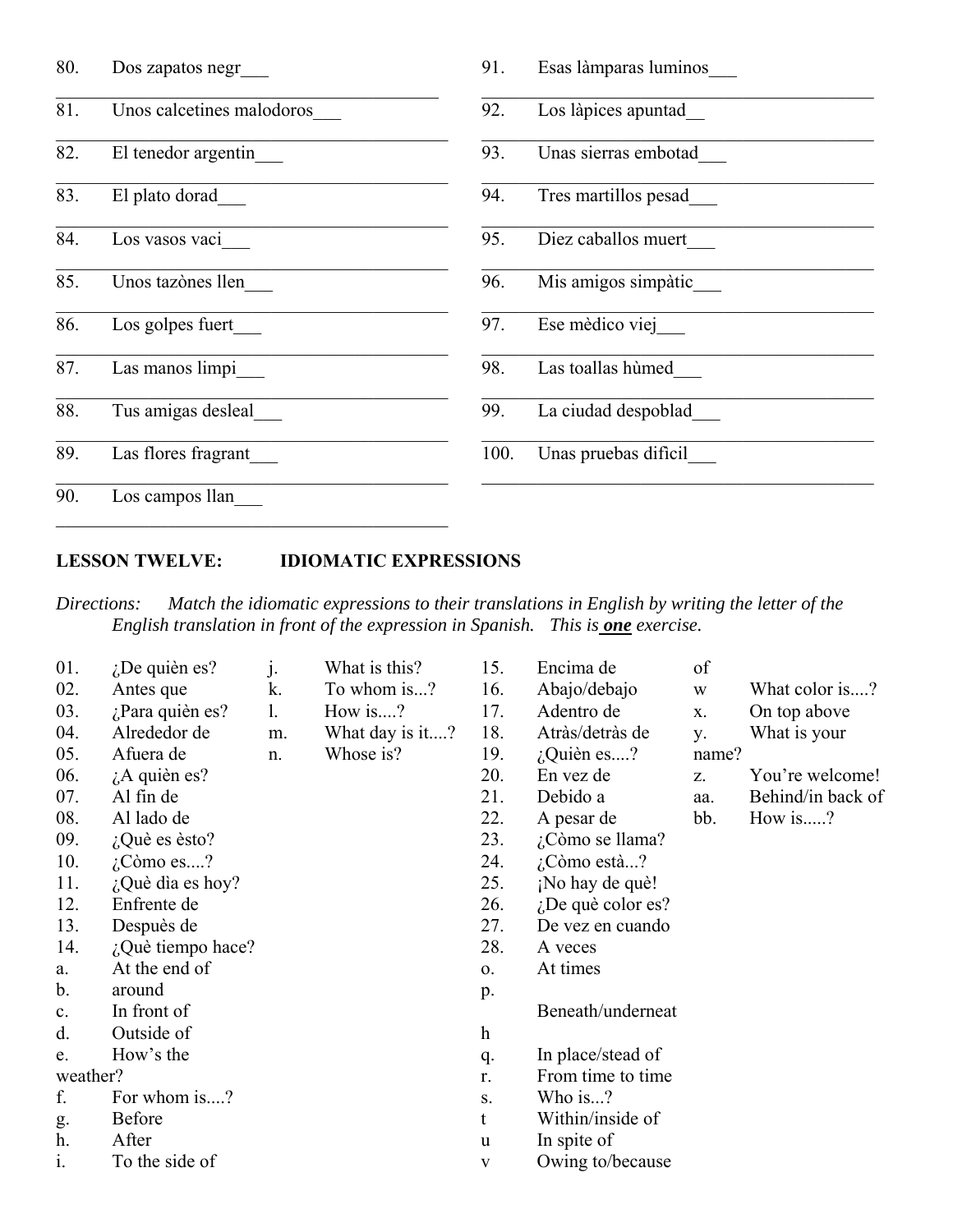# **LESSON TWELVE: MORE IDIOMATIC EXPRESSIONS**

# *Directions: Match the English to the Spanish by writing the letter of the English translation in front of the number of the Spanish expression. This is one exercise.*

| 29. | Con frequencia     | a.             | Isn't it so?        | 56. | Allà abajo          | bb.                 | On the contrary  |
|-----|--------------------|----------------|---------------------|-----|---------------------|---------------------|------------------|
| 30. | Siempre            | b.             | Every night         | 57. | ¡Muy agradecido!    | cc.                 | Take a walk/hike |
| 31. | ¡Què verguenza!    | c.             | Often/frequently    | 58. | ¡Bàrbaro!           | dd.                 | Throw a party    |
| 32. | Todos los dìas     | d.             | Myhurts             | 59. | $i$ Te acuerdas?    | ee.                 | What good luck!  |
| 33. | Sin                | e.             | Get up!             | 60. | ¡Basta!             | ff.                 | From now on      |
| 34. | $i$ Què piensas?   | f.             | Every day           | 61. | Por/al azar         | gg.                 | I'm very sorry!  |
| 35. | Cada dìa/mes/año   | g.             | Pay in advance      | 62. | Estar en fila       | hh.                 | By chance/at     |
| 36. | Todas las noches   | h.             | Be/stand in line    | 63. | Acudir a una cita   | random              |                  |
| 37. | Con                | 1.             | Be quiet!           | 64. | Sacar buenas notas  | $\ddot{\mathbf{i}}$ | First of all     |
| 38. | Nunca              | $\mathbf{j}$ . | Without             | 65. | A eso de            | jj.                 | At present/now   |
| 39. | ¡Què asco!         | k.             | Always              | 66. | Por eso             | kk.                 | By hand          |
| 40. | $i$ No es asi?     | 1.             | To be good friends  | 67. | Hàgame favor de     | 11.                 | Never            |
| 41. | A los pocos días   | m.             | How disgusting!     | 68. | ¡A propòsito!       | mm.                 | Further on       |
| 42. | De hoy en adelante | n.             | As soon as possible | 69. | ¡Chao!              | nn.                 | After a few days |
| 43. | A mano             | 0.             | Enough!             | 70. | Prestar atención    | 00.                 | Thus/so          |
| 44. | ¡A callar!         | p.             | By the way          | 71. | $i$ Ojo!            | pp.                 | Thanks a lot!    |
| 45. | En la actualidad   | q.             | Pay attention       | 72. | Dar una fiesta      | qq.                 | Right now        |
| 46. | Me duele           | r.             | Keep a date         | 73. | Al contrario        | rr.                 | Down there       |
| 47. | Pagar en adelante  | S.             | Goodbye!            | 74. | Pasarlo bien        | SS.                 | For this reason  |
| 48. | ¡Què suerte tengo! | t.             | Get good grades     | 75. | $iC$ reo que si/no! | tt.                 | Go through       |
| 49. | ¡Arriba!           | u.             | What do you         | 76. | Ir de compras       | uu.                 | Great! Awesome!  |
| 50. | Aquì/ahora mismo   | think?         |                     | 77. | Dar una caminata    | VV.                 | At abouttime     |
| 51. | Asi que            | V.             | Watch out!          | 78. | Pasar por           | <b>WW</b>           | Each day/month   |
| 52. | Lo antes posible   | W.             | What a pity/shame!  | 79. | Regresar a          | XX.                 | Have a good time |
| 53. | Antes que nada     | X.             | Go shopping         | 80. | ¡Lo siento mucho!   | yy.                 | Please           |
| 54. | Ser muy amigo      | у.             | Don't you agree?    |     |                     | ZZ.                 | With             |
| 55. | Mas allà de        | Z.             | I think so/not!     |     |                     |                     |                  |
|     |                    | aa.            | Return/go back to   |     |                     |                     |                  |

# **LESSON TWELVE: TRANSLATION/PRONOUN USE**

*Directions:* Translate the following sentences into Spanish replacing *underlined bold-faced nouns* with the  *appropriate pronouns. Use explanatory phrases where necessary.*

| 01. | He answered his <b>phone</b> .                  | 06. | The <b>carpenter</b> cut himself with the saw. |
|-----|-------------------------------------------------|-----|------------------------------------------------|
|     | $\hat{E}$ l lo contestò                         |     |                                                |
| 02. | She combed her hair.                            | 07. | We bathed this morning.                        |
| 03. | Our daughters will finish their work.           | 08. | The <b>teacher</b> sent her the <b>book</b> .  |
| 04. | That garlic in the bowl is mine.                | 09. | The firemen washed the trucks.                 |
| 05. | This pencil is mine; yours (sing/fam) is there. |     |                                                |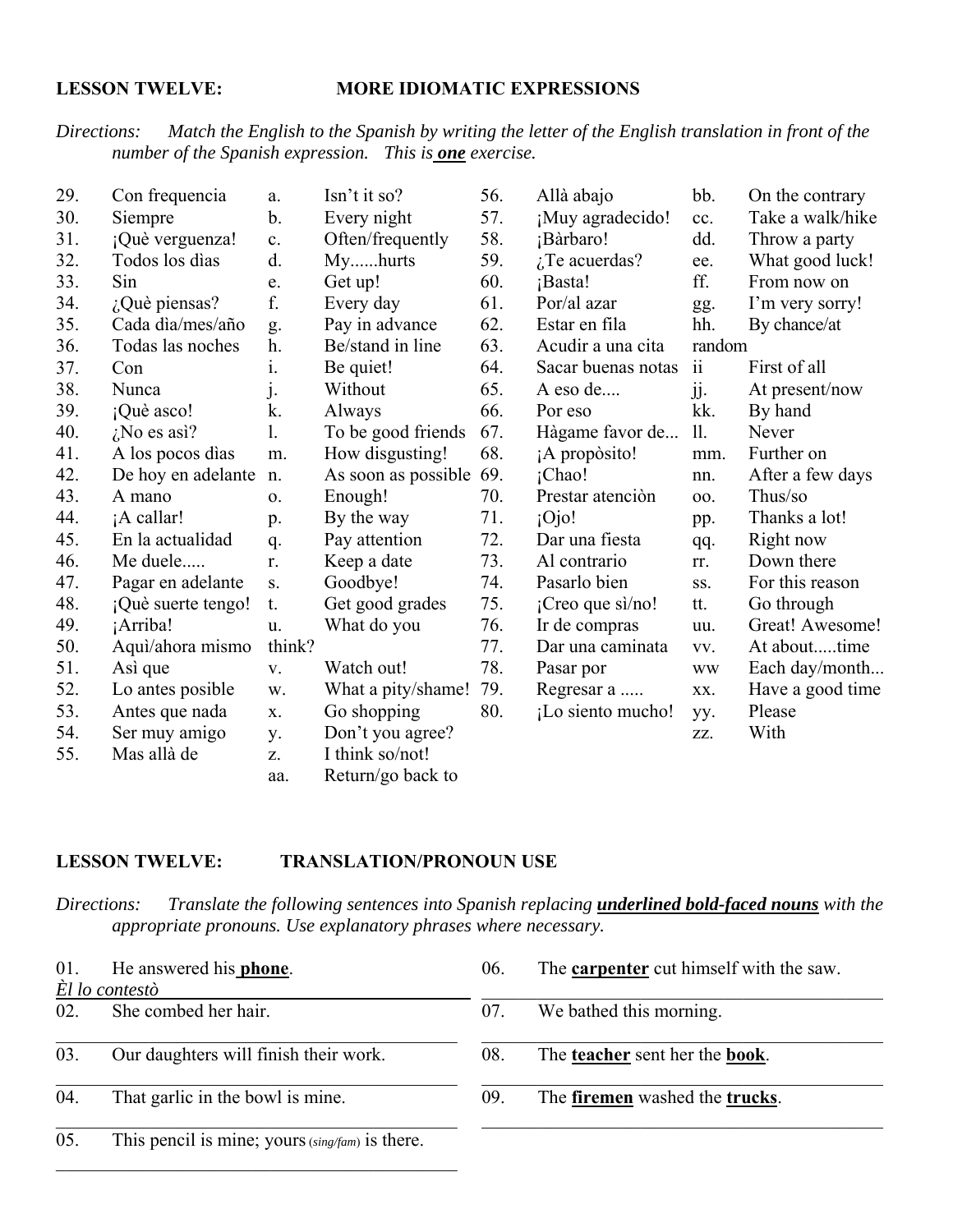# 10. My **brothers** will paint the **walls**.

- 11. The **maid** would clean the **furniture** every day.
- 12. For many years the **woman** studied **Spanish**.
- 13. **Mama** would go to the store, but it is raining.
- 14. My **uncle** built the **storage buildings** ayer.

# **LESSON TWELVE: SER/ESTAR/HAY**

- 15. The **man** used to send his **sons** the **money**.
- 16. The **students** began the **lesson** last night.
- 17. These shoes are ours; the dog ate yours *(singfam)*.
- 18. The old **man** will read the **boy** a **story**.

*Directions: Choose the correct form of ser, estar, or hay to complete each sentence. Then translate the sentence:*

|    | 01. Las puertas | <b>Example 1</b> anchas. | a. | Hay  |
|----|-----------------|--------------------------|----|------|
| a. | Hay             |                          |    | Està |
| b. | Estàn           |                          |    | Son  |

c. Son

| 02.            | Mi carro | roto. |  |
|----------------|----------|-------|--|
| a.             | Està     |       |  |
| b.             | Es       |       |  |
| $\mathbf{c}$ . | Hay      |       |  |
| $\sim$         |          |       |  |

| 03. | Los vasos en la mesa | sucias. |
|-----|----------------------|---------|
| a.  | - Es                 |         |

- b. Son
- c. Estàn

| 04. | muchas hojas en el cèsped. |
|-----|----------------------------|
|     | Hay                        |

- b. Està
- c. Son
- 05. **Los perros \_\_\_\_\_\_\_\_\_en la cocina.**
- a. Hay
- b. Estàn
- c. Son

# 06. **Todos nosotros \_\_\_\_\_\_altos y delgados.**

- a. Somos
- b. Estamos
- c. Hay

| 07. | Esa chica | muy enferma hoy. |
|-----|-----------|------------------|
|-----|-----------|------------------|

- a. Hay
- b. Està
- c. Son

# 08. **¿Por què no \_\_\_\_\_\_nadie en el salòn de clase?**